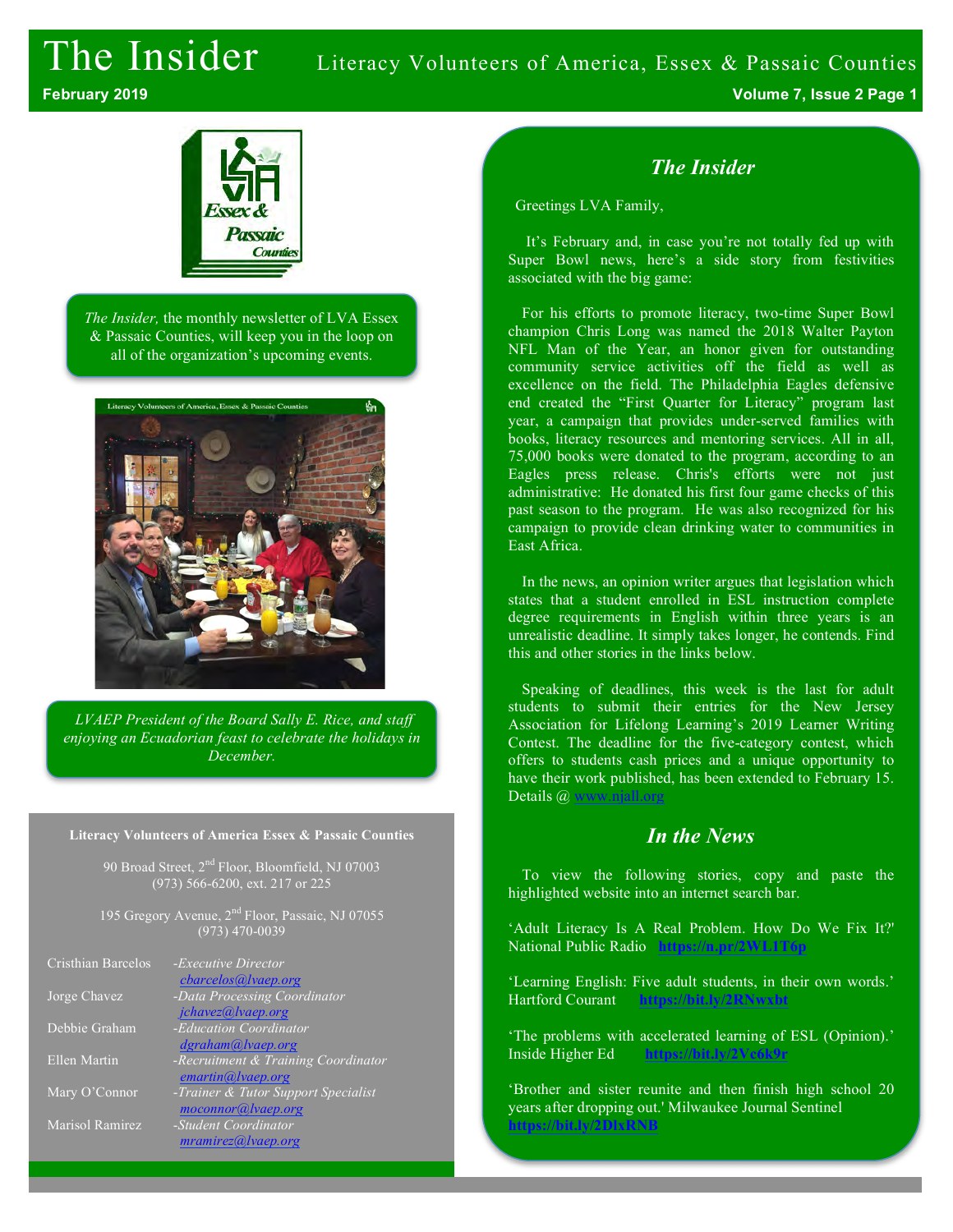**February 2019 Volume 7, Issue 2 Page 2**



*Employment, a driver's license, and citizenship are only some of the English language goals reached by Perseveranda, a student from Peru.*

# **Tutor Support Workshop**

**"Taking the Fear out of Speaking,"** with Darnelle Richardson Bloomfield Public Library 90 Broad Street, 2<sup>nd</sup> Floor Boardroom Bloomfield, NJ 07003 Thursday, February 21, 2019, 11:00-12:30 pm

# **Tutor Training Workshops**

**Bloomfield Public Library** – by Sable Lomax 90 Broad Street, Second Floor Boardroom Bloomfield, NJ 07003 Tuesdays, 10:00 am–1:00 pm February 5, 19, 26, March 5, 12, & 19, 2019

**Clifton Memorial Library -**by Darnelle Richardson 292 Piaget Avenue Clifton, NJ 07011 Saturdays, 1:00-4:30 pm March 2, 9, 16, 23, & 30, 2019

**Belleville Public Library –** by Carolyn Van Doren 221 Washington Avenue Belleville, NJ 07109 Saturdays, 10:00-1:00 pm March 16, 23, 30, April 6, 13, & 20, 2019

#### *Getting to Know Us Perseveranda, LVA student*

The internet connects people in a variety of ways and LVA student Perseveranda can attest to that first hand with the charming story of a lovestruck suitor who is now her husband and father to their son.

Perseveranda met Norberto online, she was living in Peru and he, originally from Puerto Rico, was living in New Jersey. They got to know each other some before they actually met. Norberto flew nearly 8 hours to meet her in person the first time and was besotted. "He proposed to me the first day he saw me," she said remembering that day more than ten years ago.

"I was a little insecure, I didn't know enough about him," she said. "I said I need to know him a little bit more and he said ok, no problem." Norberto visited Peru many times. "Finally, I said yes," she admits laughing shyly. Iquitos is a port city on the Amazon River in Peru where she grew up the eighth of eleven children.

When she arrived as a new bride in New Jersey she was clear about her goals. "I told my husband I want to learn English, the country is the language and I want to learn," Perseveranda said. She wished she knew English when she arrived with great expectations of new opportunities, but Perseveranda has no regrets.

"Learning English has been my luck charm, it has brought me many opportunities here," she said. Perseveranda found LVA after a visit to the Belleville Public Library to ask about learning English in 2013. "They sent me here," she said. Her tutors are Yolanda McBride and Janet Piorko.

After studying, she earned her driver's license after taking the test in English. Perserveranda got a job as a middle school lunch aid at a school in Jersey City and became a citizen in 2016. "And last summer I brought my parents here for the summer and I did all the visa work myself in English," she said with great pride. She now works as a classroom monitor in the Belleville schools.

While she misses some things from her homeland, Perseveranda is clear about her goals and wants to let others thinking of coming here to know the importance of language. "I would tell them to learn English first before coming here," she said. "That would be my advice to future arrivers."

#### *Literacy opens a wide door to life. Help us keep that door open with your donation!*

*Thanks in large part to you, we are able to aid hundreds of students each year. Please continue your efforts to improve the lives of others by giving the gift of literacy. You can contribute through our website* – http://www.lvanewark.org/donatetolva/ *or by mailing us a check.*